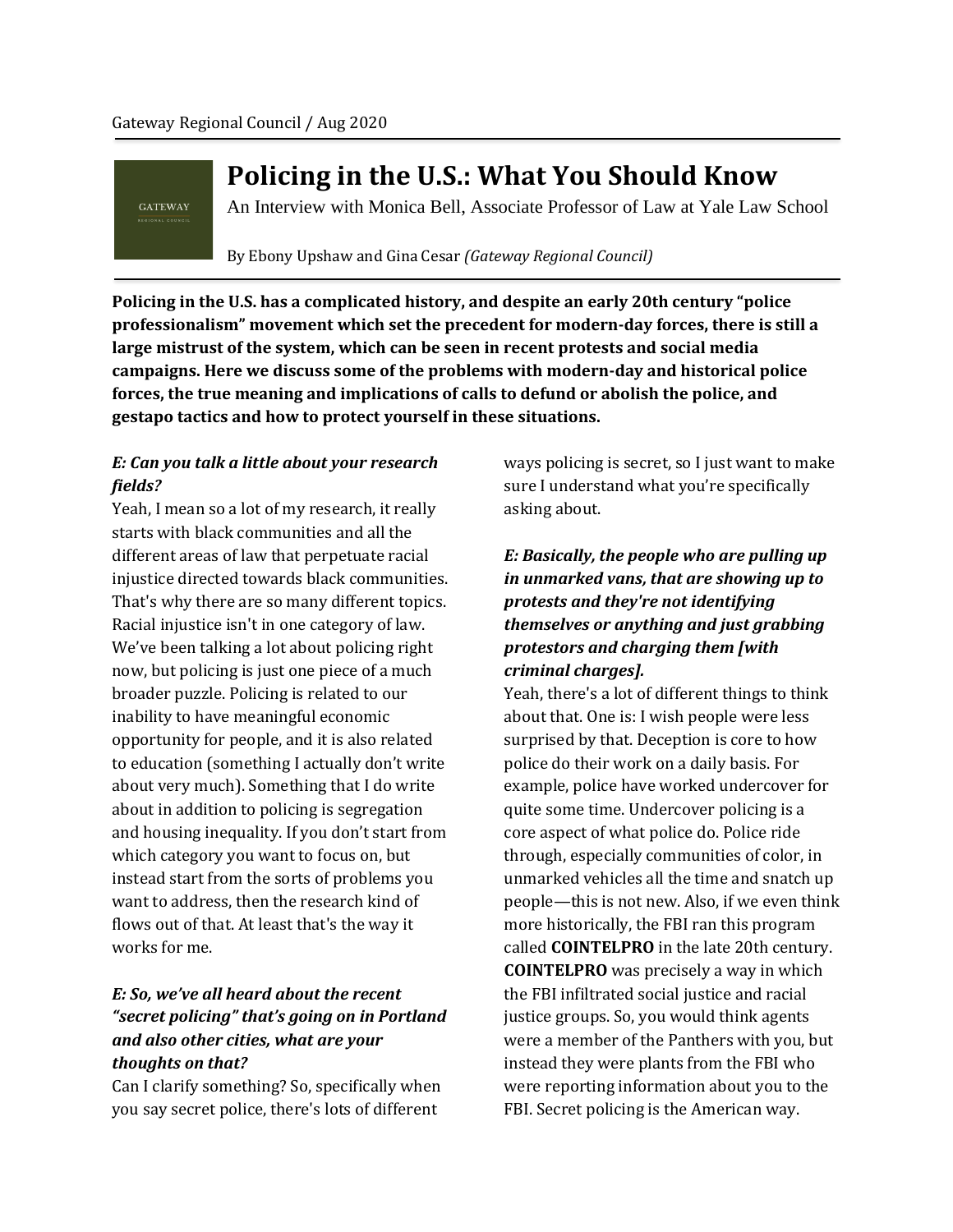Nothing about that is illegal by the way. There might be some specific tactics that are being used now that are illegal, but generally speaking, deceptive surveillance and infiltration are legal policing tactics.

To put more context on it, there are more than 18,000 police departments in the United States, all under various sorts of local control. When American policing was in its earlier days, it was often thought of as corrupt and incompetent. Thus, other arms of the government didn't really trust the police. Then, in the early 20th century, there started this long movement of something we call police professionalization. Police could ride around in cars instead of being on foot. Police wore uniforms, received training, and developed a professional identity. There were many different aspects of this. What's important is that, alongside that professionalization, courts began to trust police testimony and expertise more. So, when police claimed they needed to use certain tactics, including lying, to fight crime, courts started deferring to them. That's one reason that many police tactics that sound immoral to the average person, such as **testilying**, are perfectly fine according to the law. It's a totally accepted constitutional practice for police to lie to suspects in order to get them to reveal information.

So, many secret policing tactics are thought of as legal because police claim they are necessary in order to protect public safety. Courts are loathe to stand in the way of police if they claim that their actions are necessary for fighting crime. So, that's one kind of big structural issue.

## *E: Interesting, that is such a good point because I was reading this article in the*

*New Yorker, and they were talking about how basically this "secret policing" by Homeland Security isn't illegal, they're doing what they're supposed to do and I don't think many people know that. Even the head of Homeland Security was explaining that this is what they were brought about to do.* 

*G: Yeah, and do you think that can change any time? Like, do people within law enforcement or within law see that it's a problem and have any intention to fix that?* I'm trying to be positive, but no, not really. These tactics are basically baked into the very idea of policing in America today. Of course, there is always room for some hope, but I don't think the hope is for one day reaching a point where police are no longer secretive. Instead, the hope is in finding ways to make the police less central [in] people's day-to-day lives. Much routine police dishonesty happens within local police departments, happens with communities of color, happens every day, and part of how people get caught up in the system is that there are many police patrolling. Also, people call the police because we don't really have alternative resources for people. If something happens, people ask themselves, "Okay, well, who am I going to call?" The only institution people know to call is the police.

So, we might not be able to change doctrine around police dishonesty and secrecy anytime soon. But if we build alternatives to the quick policing response, then I think we might be able to make the police less central, so we kind of have to worry less about their practices in general.

One other point: I was a little too negative in the beginning. There are people who are focusing on the *transparency* of police. Now,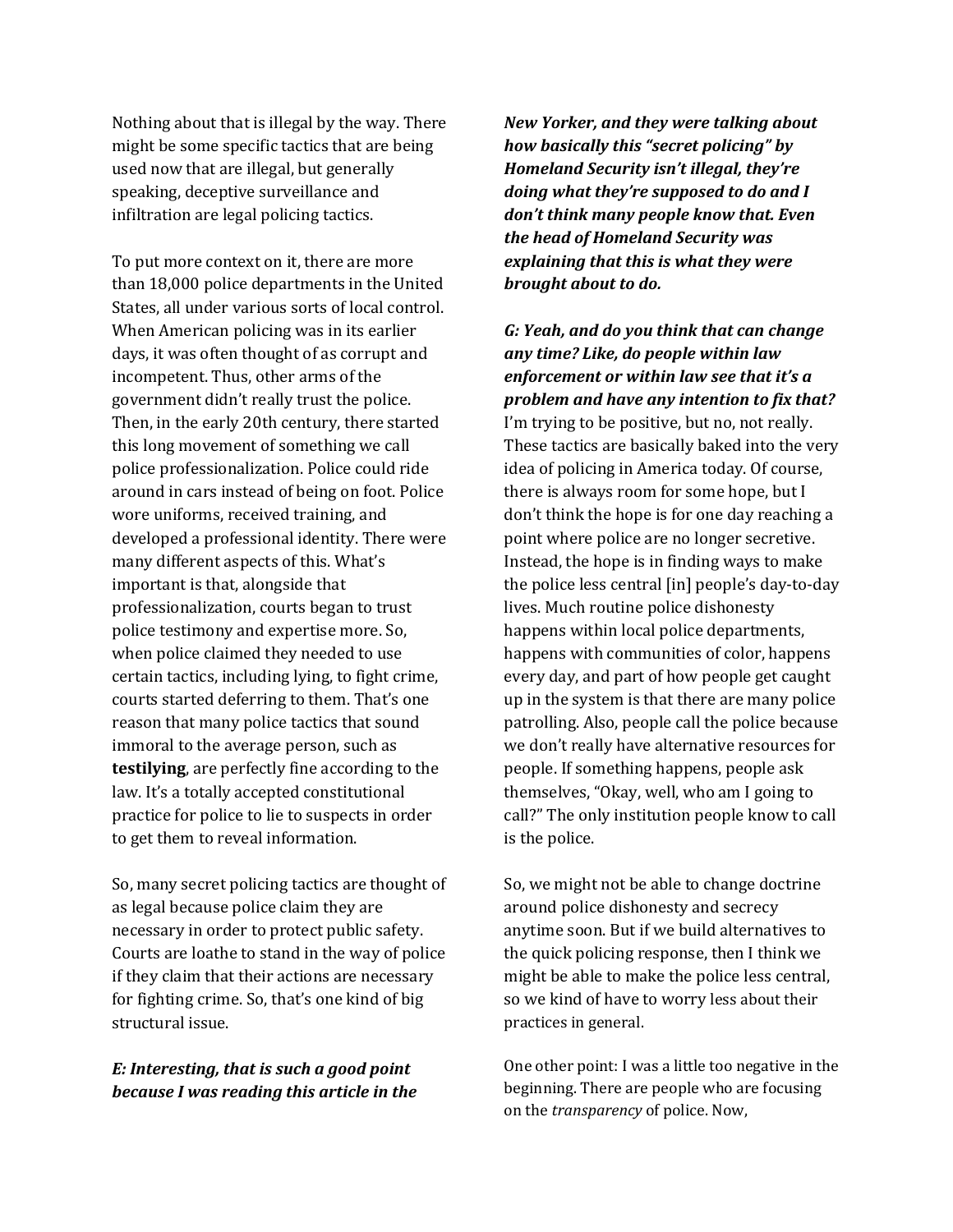transparency wouldn't do anything about what we're seeing in Portland or like dishonest interrogations or anything like that, but there are efforts to make the police more transparent with what their policies are, what they spend money on, and some of how they operate. I think those police transparency movements can have some value, even if they won't solve the whole issue.

#### *G: Gotcha.*

## *E: So, what do you think about the calls for abolishing or defunding the police?*

I'm on record as supporting defund. I've signed letters and written pieces about this. But I should say a little bit more about why that is.

So, going back to how we started the conversation—I'm really concerned about communities of color at large. I've spent a lot of time with people who call the police and who wish the police would do their jobs better. If I were to ask them should we abolish the police, they would say no. They would worry, "Wow, we're just really going to be out here with no help." And I get that. But that concern is not a sign that we don't have enough policing. If you look over the past 30 years, especially in Black urban communities, there has been more and more policing. The question then becomes, what about everything else other than police that's supposed to make a community safe?

One of the reasons I support "defund" is because the starting point is not, "We need safety, so let's have more police." The starting question is, "How can we make communities safe?" More policing is not the obvious answer to that question. In fact, we've already had 30 years of doing that. Of course, there are certain ways in which this style of policing has changed the nature of safety in some places. For example, I think if you two had been growing up in the 1980s and 1990s in Atlanta, you probably would've felt less safe than you maybe are able to now. But policing is not the only way or the best way to produce that feeling of safety. There have been real harms to using police. For example, mass incarceration is a true harm to black communities. Constant policing produces violence that includes being killed or being shot or being beaten. Also, there are other types of violence: questioning people when they have no reason to, being constantly present, and giving the impression that the police are the government. All of that is a violence to Black communities.

So, I support defund because what defund is essentially saying is, "Let's examine our budgets. Let's examine the budget and see, is there a community organization that could be using this money to build safety in other ways? Is there a certain type of social service or social workers that can better use pieces of this budget line item? Could this funding go to the welfare state? There are all kinds of aspects of local government that need more funding to better support marginalized communities. But who has consistent funding, whose budget is never cut? Until recently, that has been the police.

So, onto abolition. I think it's important to understand what abolition means. I think some people hear the word abolition and are like "Whoa, you... we're not doing that." But if you read about abolition, if you study its contents, and if you're involved in the movement, abolition starts t make a lot of sense. From an abolitionist perspective, the goal is to live in a world without prisons and police. That's the goal: That doesn't mean we're doing getting rid of all of these institutions right now. But there are all kinds of reforms that could make police less central, so that eventually they move us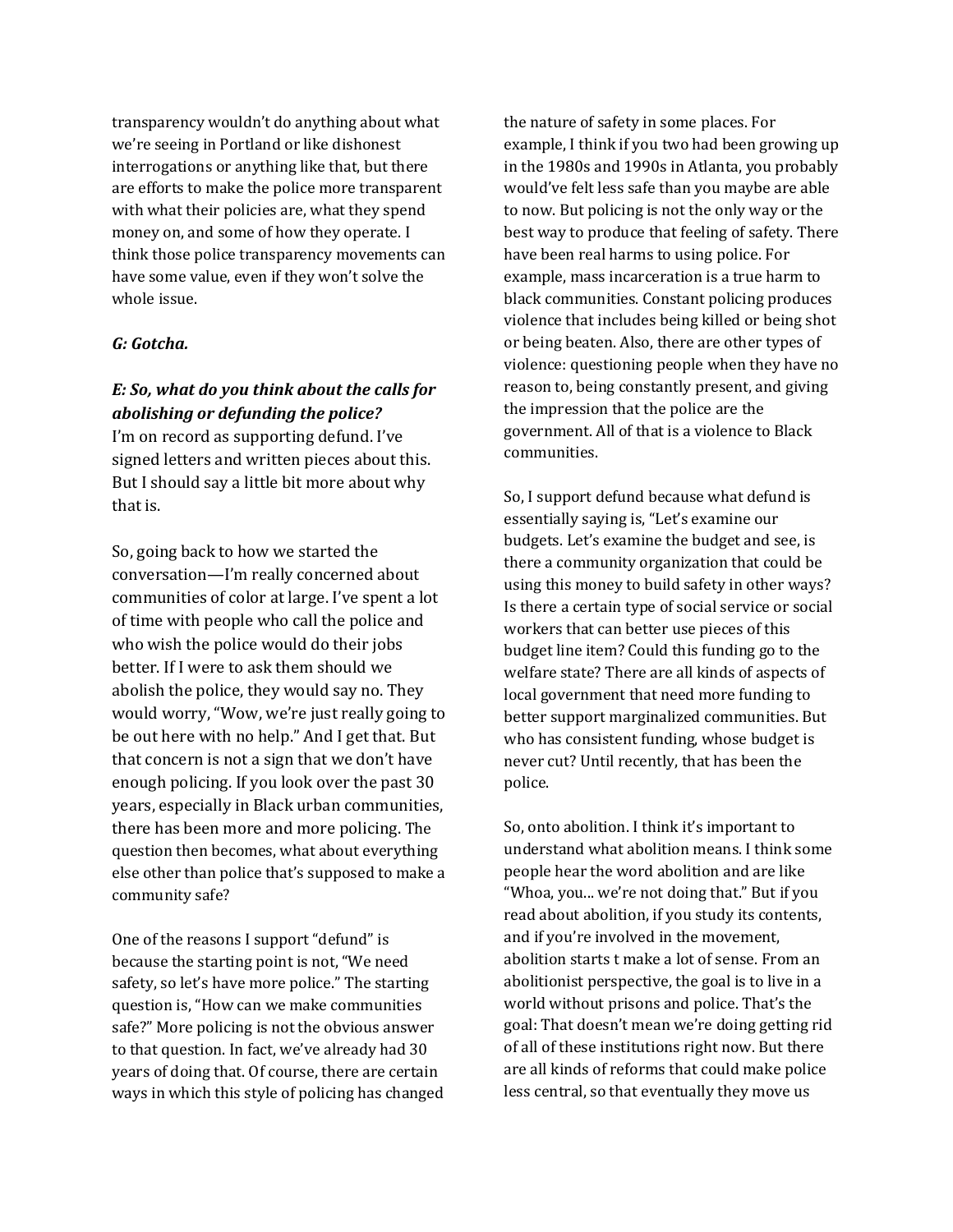toward not needing police. Questions one might ask are, do you add more funding to the police or not? How much are we investing in finding alternatives? Are we trying to build up ways that social workers can respond to mental health problems? Are we funding community organizations through violence interruption so we don't have to call the police any time a tiff happens? All of those things are actually abolitionist versions of reform. I support those. I support that vision of a world even if I am not confident that we're getting there in my lifetime.

*E: Right, I love that, and it's so disheartening to me when you try to explain those points and as soon as people hear "defunding the police", it's like you said, they get really scared. My friends understand that when I say defund the police, I don't mean completely get rid of the police and then that's it. You have to change the systems too that cause people to commit crimes as well. Crime is a response to social conditions. Gina, do you have anything to add?* 

## *G: When federal police are within these communities, because that's what has been happening in Portland and certain cities, do the federal officers have the same rights or power over the residents as state police? How can you be sure that when they're stopping you or pulling you over or taking you in, that this is actually constitutional?*

Yeah, so the question is jurisdiction, whether the federal officers have the same jurisdiction as local officers. Federal officers tend to be deployed for different reasons, so it's really local officers who do routine traffic stops and it would be the federal secret police that would ride around and grab people and stand guard at protests and things like that. Essentially, federal agents do have jurisdiction in these places and it's usually kind of a cooperative negotiated situation, so it's not supposed to be that federal

agents can go to a place without being invited. Often, these local officials are inviting federal agents in. That's actually a live constitutional question, orienting around federalism and whether President Trump is really permitted to send in federal agents when the locality doesn't want them. There's this notion in constitutional law called **police power**, which states and localities have. Police power includes taking care of the health, safety and welfare of the population. The federal government does not have general police power. That's a basic federalism principle.

President Trump is violating this principle. Critically, President Trump doesn't seem to care about conservative constitutional perspectives on the law, including federalism. Conservatives tend to be quite concerned with federalism, including state and local sovereignty. But President Trump doesn't seem concerned with any of that, which is why many conservative legal commentators have criticized his use of the presidency. Trump seems to be more concerned with his own power, not the separation of powers or federalism.

### *E: If you were to get snatched into a van, what could you possibly do in that moment, or when you get to the police precinct?*

Honestly, the wise thing to do would just be to cooperate. As I was explaining before, it's not per se unconstitutional; it could be illegal to be snatched, because police have to have probable cause and that extends to federal agents too. There are Fourth Amendment limits on the power of the police to seize people. I will say, in practice, a lot of Fourth Amendment protections are weakened in the context of emergency this is one thing that's pretty important. There's a sense that when there's an emergency, a lot of rights concerns waver a bit in terms of their power to stand in the way of governmental intervention.